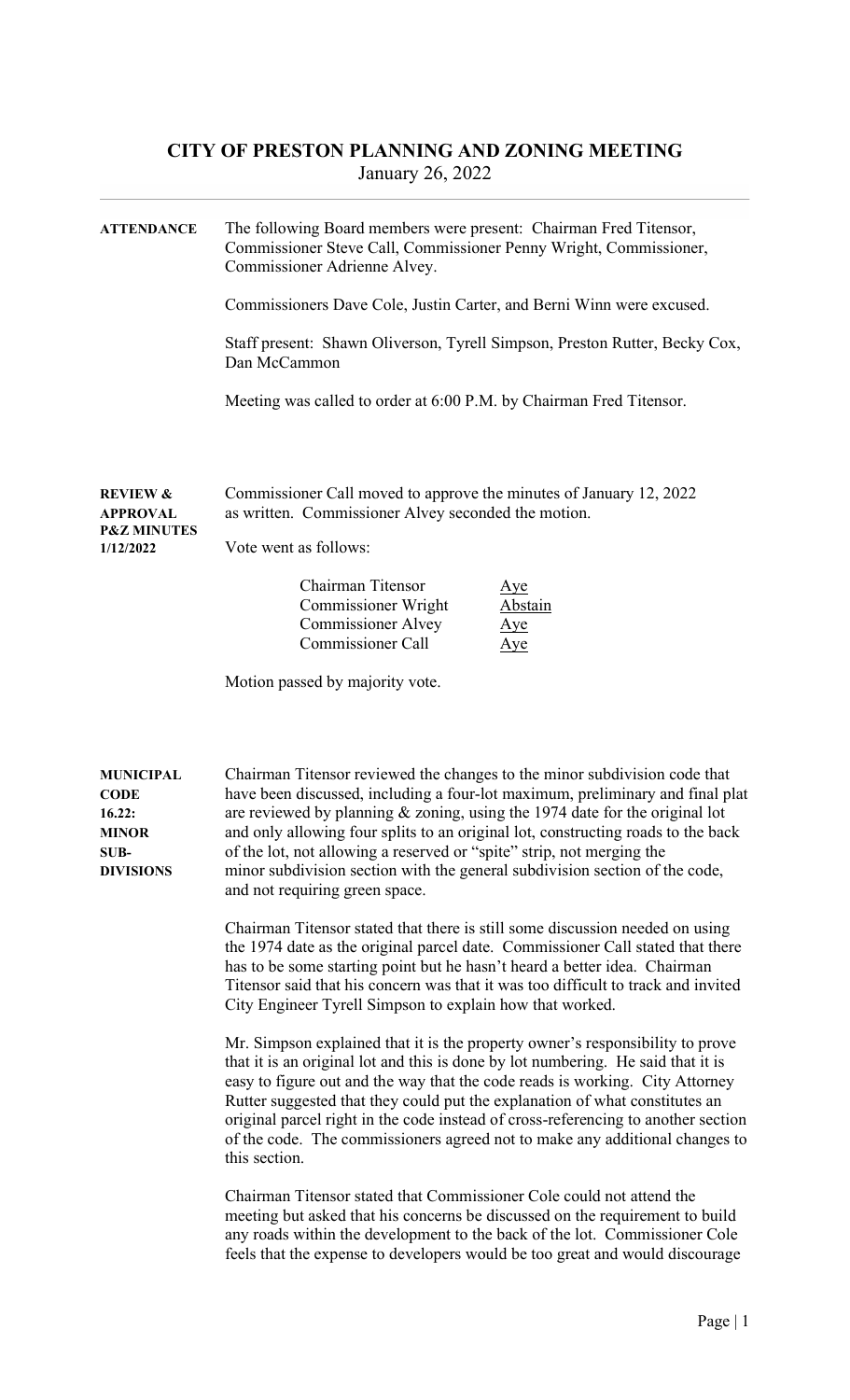## CITY OF PRESTON PLANNING AND ZONING MEETING January 26, 2022

|                                                               | small developments. He suggested looking at alternatives, such as putting<br>money into a fund or only requiring curb and gutter along the proposed road.                                                                                                                                                                                                                                                                                                                                                                                                               |                                                                                                                                                                                                                  |                            |  |
|---------------------------------------------------------------|-------------------------------------------------------------------------------------------------------------------------------------------------------------------------------------------------------------------------------------------------------------------------------------------------------------------------------------------------------------------------------------------------------------------------------------------------------------------------------------------------------------------------------------------------------------------------|------------------------------------------------------------------------------------------------------------------------------------------------------------------------------------------------------------------|----------------------------|--|
|                                                               | Commissioner Call stated that building a road is expensive but someone has to<br>do it and it's not fair to make the taxpayers do it in the future and putting<br>money into a fund is difficult to track. Commissioner Titensor asked Mr.<br>Simpson if these partial roads would be torn up in the future when bigger<br>developments come in. Mr. Simpson said that it is unlikely, they would just<br>tie into the road. The commissioners agreed to include the requirement.                                                                                       |                                                                                                                                                                                                                  |                            |  |
|                                                               | The commissioners discussed a waiver option for people who wanted to split a<br>small parcel of land off of a large parcel, generally being used for agricultural<br>purposes. They discussed the pros and cons of a waiver and the ways that it<br>could be used and abused. Mr. Simpson stated that the city already allows one<br>free split for original parcels. They discussed how the city could track the<br>splits and whether it was really feasible for administration to control the use of<br>such a waiver. The commissioners decided against the waiver. |                                                                                                                                                                                                                  |                            |  |
|                                                               |                                                                                                                                                                                                                                                                                                                                                                                                                                                                                                                                                                         | Commissioner Steve Call moved to set a public hearing on Preston Municipal<br>Code 16.22: Minor Subdivisions for February 23, 2022. Commissioner<br>Wright seconded the motion. Motion passed by unanimous vote. |                            |  |
| <b>AREAS</b><br>OF<br><b>FOCUS</b><br>FOR<br>2022             | Chairman Titensor stated that he would like to review the comprehensive<br>plan in February as they had discussed they would do an annual review of<br>it and keep it up to date. He also stated that the city needs some guidelines<br>for short term rentals and that they need to review the subdivision ordinance.                                                                                                                                                                                                                                                  |                                                                                                                                                                                                                  |                            |  |
| <b>APPROVED</b><br>BUILDING<br><b>PERMITS</b>                 | The following approved building permits were reviewed, there were no<br>comments.                                                                                                                                                                                                                                                                                                                                                                                                                                                                                       |                                                                                                                                                                                                                  |                            |  |
|                                                               | Tony Crockett<br>Jessy Wanner<br>Joe Hawkins                                                                                                                                                                                                                                                                                                                                                                                                                                                                                                                            | 564 Eagle Dr<br>323 N 8 <sup>th</sup> W<br>1383 W Industrial Park Rd                                                                                                                                             | House<br>House<br>Addition |  |
| <b>PUBLIC</b><br><b>INPUT</b>                                 | None                                                                                                                                                                                                                                                                                                                                                                                                                                                                                                                                                                    |                                                                                                                                                                                                                  |                            |  |
| <b>CALEN-</b><br><b>DARING</b>                                | Chairman Titensor stated that they will review the Comprehensive Plan<br>at the next meeting and then begin working on short term rental issues.                                                                                                                                                                                                                                                                                                                                                                                                                        |                                                                                                                                                                                                                  |                            |  |
| <b>PENNY</b><br>WRIGHT<br><b>LEAVING</b><br><b>COMMISSION</b> | Commissioner Wright complimented the commissioners on the good job<br>that they are doing for the city. She has served on the P&Z for over six<br>years and has learned a lot and is grateful for the opportunity to serve the<br>community. She stated that it is important to not get caught up in emotions<br>when making decisions and to stay true to yourself.                                                                                                                                                                                                    |                                                                                                                                                                                                                  |                            |  |